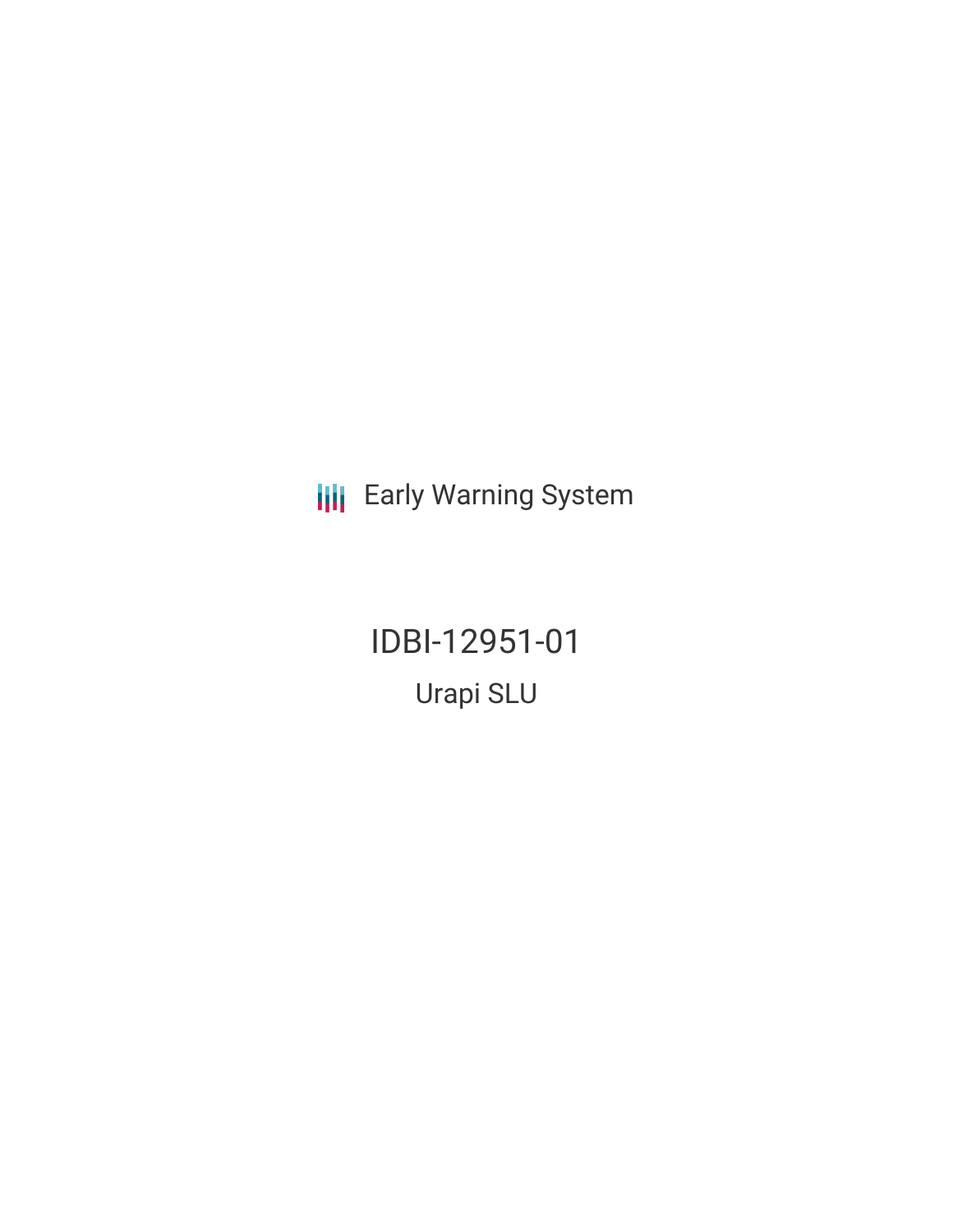# **Quick Facts**

| <b>Financial Institutions</b>  | IDB Invest (IDBI)                        |
|--------------------------------|------------------------------------------|
| <b>Status</b>                  | Proposed                                 |
| <b>Bank Risk Rating</b>        |                                          |
| <b>Voting Date</b>             | 2020-10-02                               |
| <b>Borrower</b>                | Urapi Sustainable Land Use ("URAPI SLU") |
| <b>Sectors</b>                 | Agriculture and Forestry, Finance        |
| <b>Investment Type(s)</b>      | Guarantee                                |
| <b>Investment Amount (USD)</b> | $$5.00$ million                          |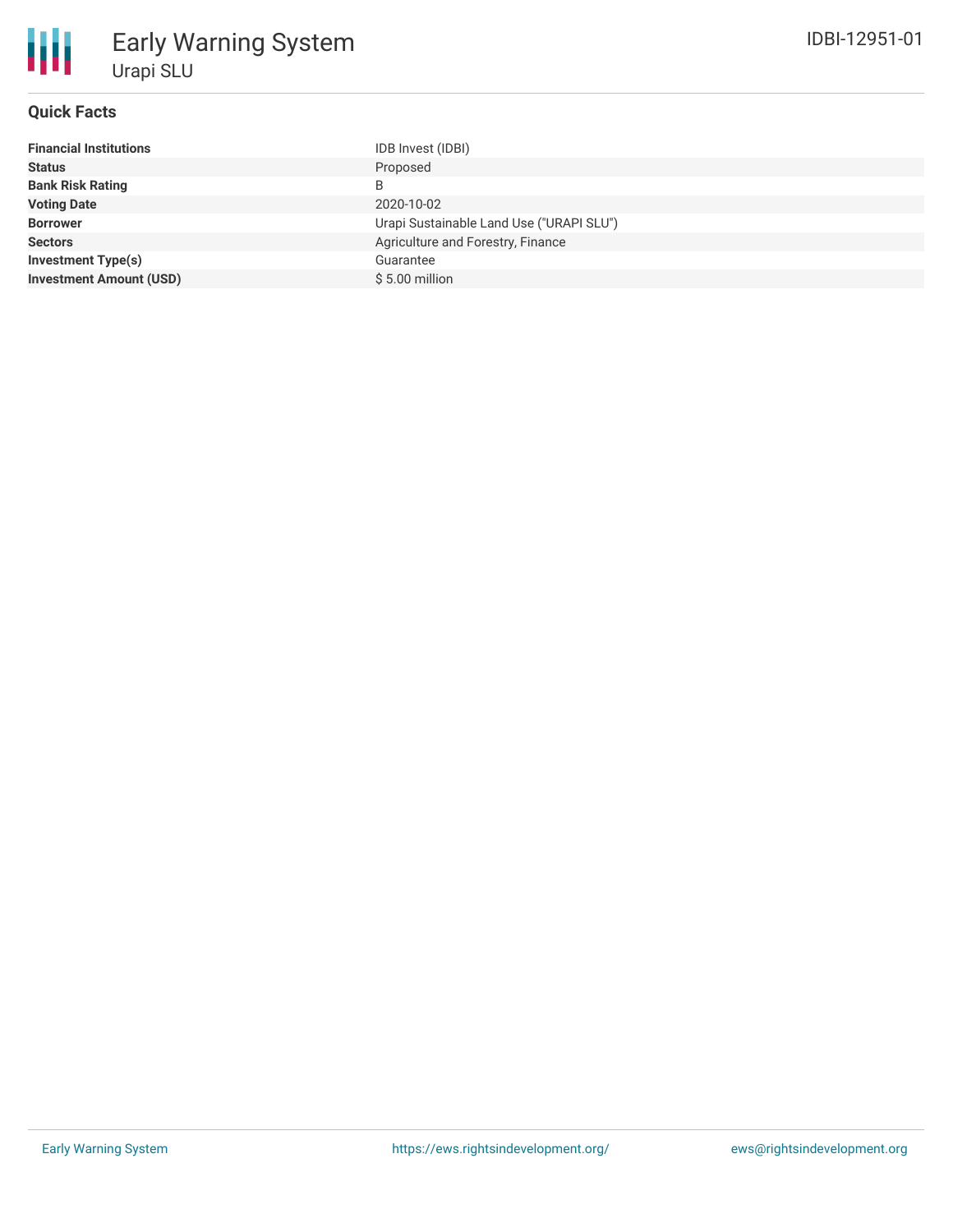

## **Project Description**

The transaction consists of a guarantee of up to US\$5 million to support the second closure of Urapi SLU (the "Fund") until it reaches its target capitalization of US\$50 million. The guarantee will be issued for a term of up to 15 years, matching the Fund's time horizon. The Fund has a regional mandate, with a focus on agroforestry projects.

The Fund was established to invest in projects to restore degraded lands. The Fund's investments are formalized through special-purpose vehicles created for each project in the different countries where it invests. The special purpose vehicles, which are 100% funded by Urapi SLU, offer (i) equity investments in infrastructure for processing raw materials; (ii) investments in carbon credit sale and issue infrastructure; and (iii) financing for small producers to invest in their farms, improve land-use, and increase productivity. IDB Invest's guarantee will partially cover the risk of nonpayment of this financing for the small producers.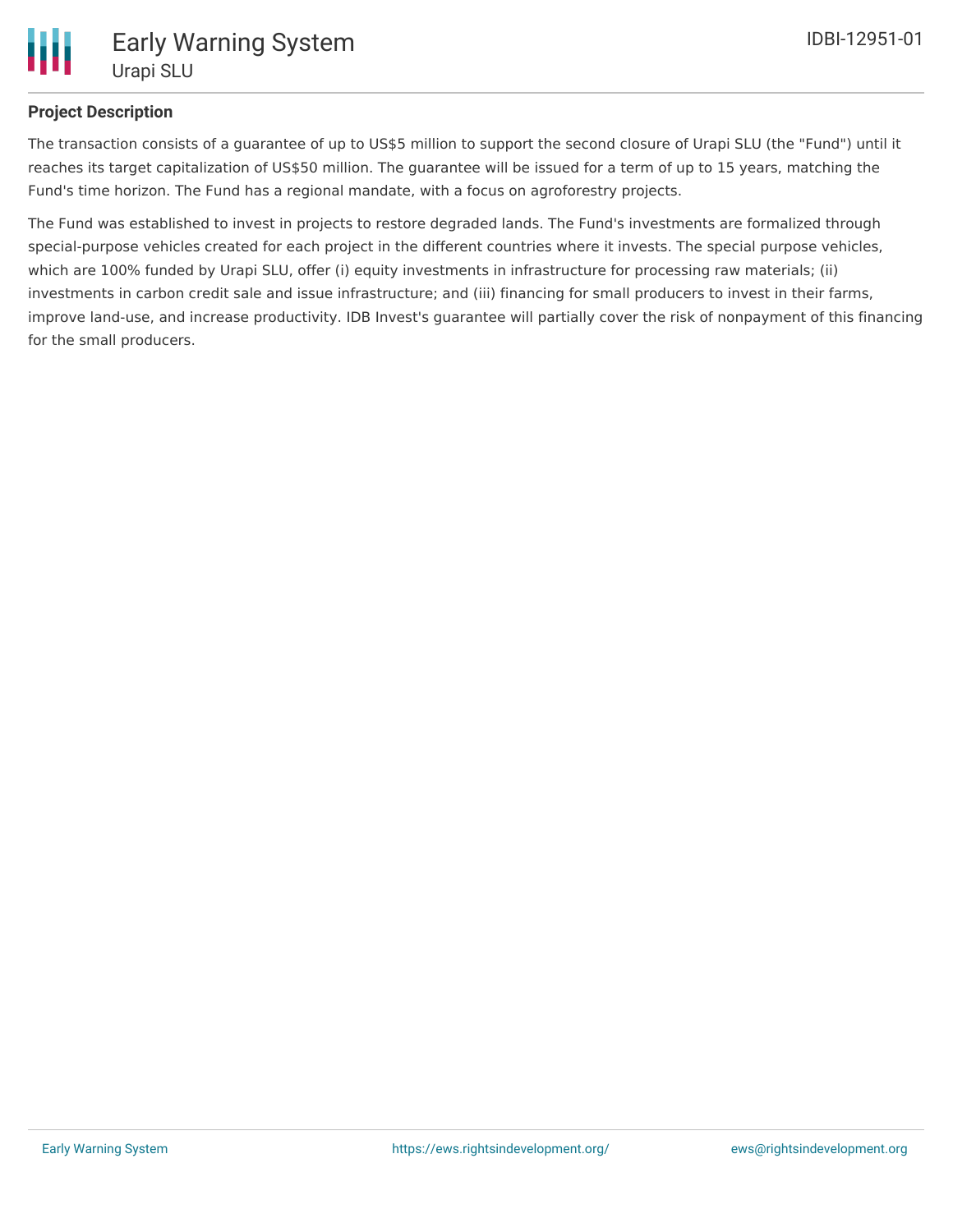

## **Investment Description**

• IDB Invest (IDBI)

#### **Financial Intermediary**

Financial Intermediary: A commercial bank or financial institution that receives funds from a development bank. A financial intermediary then lends these funds to their clients (private actors) in the form of loans, bonds, guarantees and equity shares. Financial intermediaries include insurance, pension and equity funds. The direct financial relationship is between the development bank and the financial intermediary.

Urapi [Sustainable](file:///actor/3414/) Land Use (Financial Intermediary)